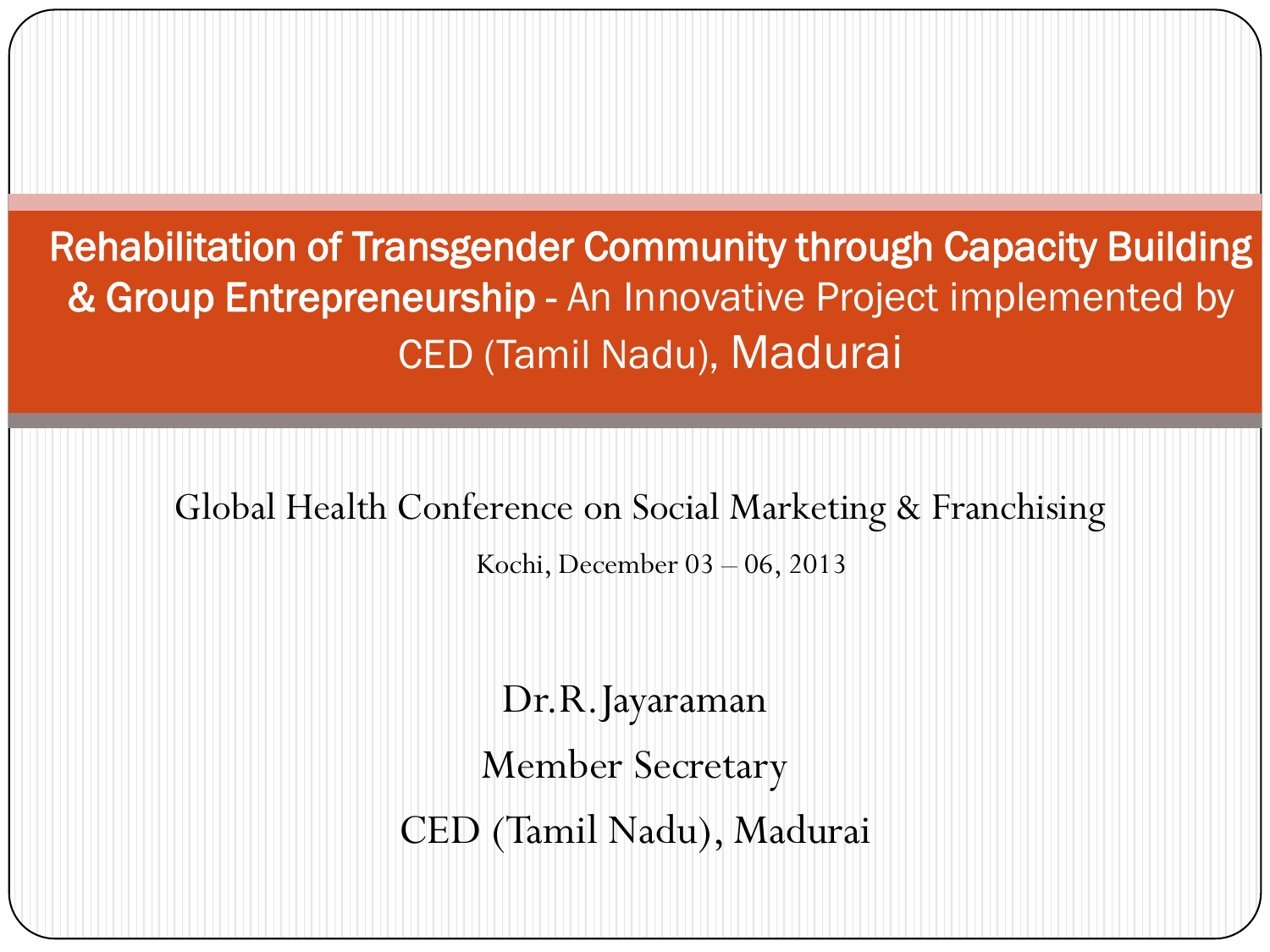#### Rehabilitation of TGC

- It is generally reported that Transgender Community (TGC) resorts to begging and practicing sex trade for their living.
- They are considered as a High-Risk segment in the prevention of HIV/AIDS by development agencies. Several NGOs are working with TGC.
- Behavioral modification amongst the TGC is necessary for HIV/AIDS prevention and it is a big challenge to the development agencies.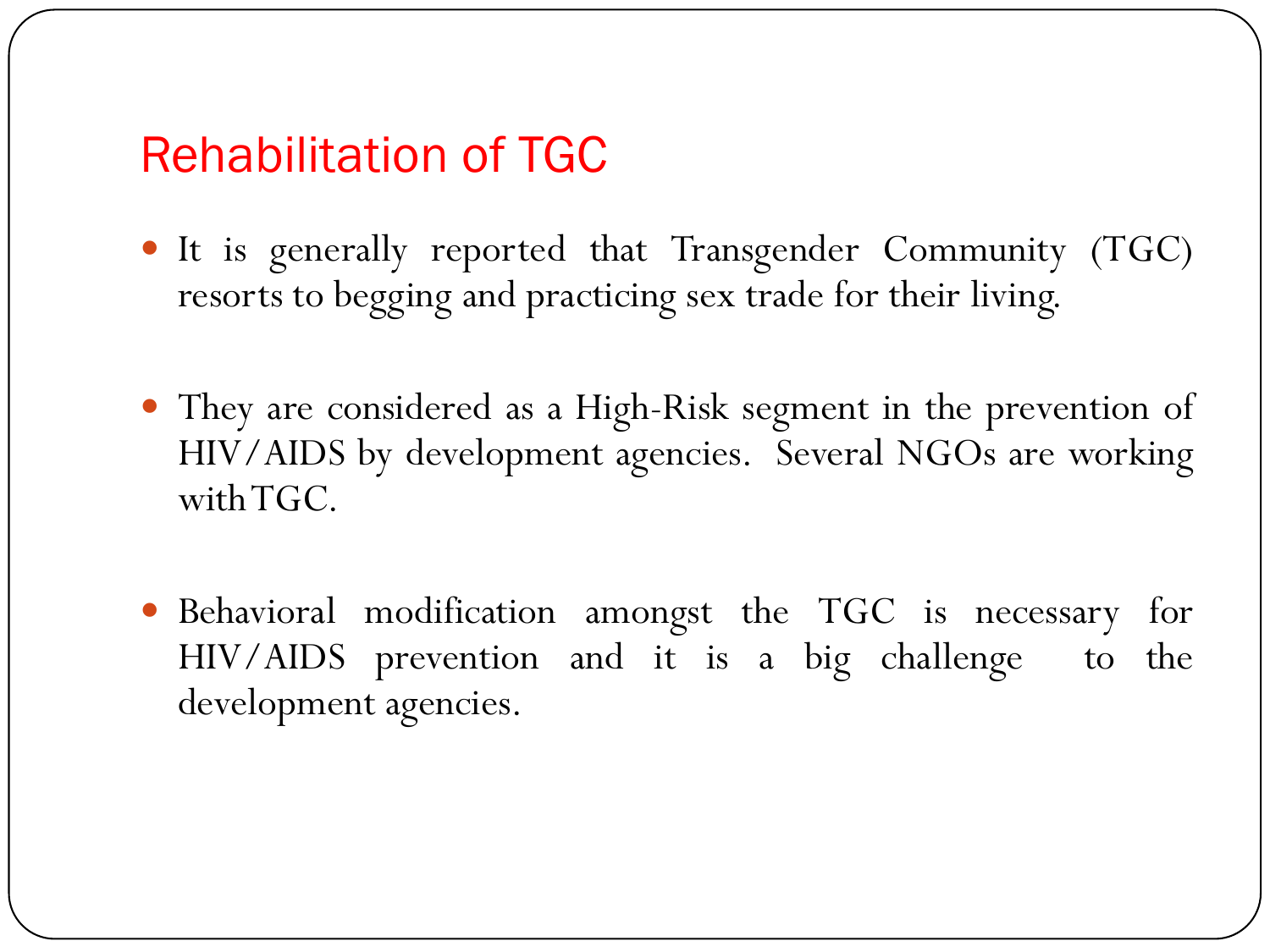# Approach to Rehabilitation

- The TGC isolate themselves as a group and move away from the normal society and resort to begging and indulging in socially non-acceptable activities for their living.
- TGC can gain economic independence either through gainful employment are profitable self employment. They need education and training for the purpose.
- However, Behavioral modification amongst the TGC is the pre-requisite for development through skill training or entrepreneurship training.
- Further, guidance is needed on alternate and credible economic activities.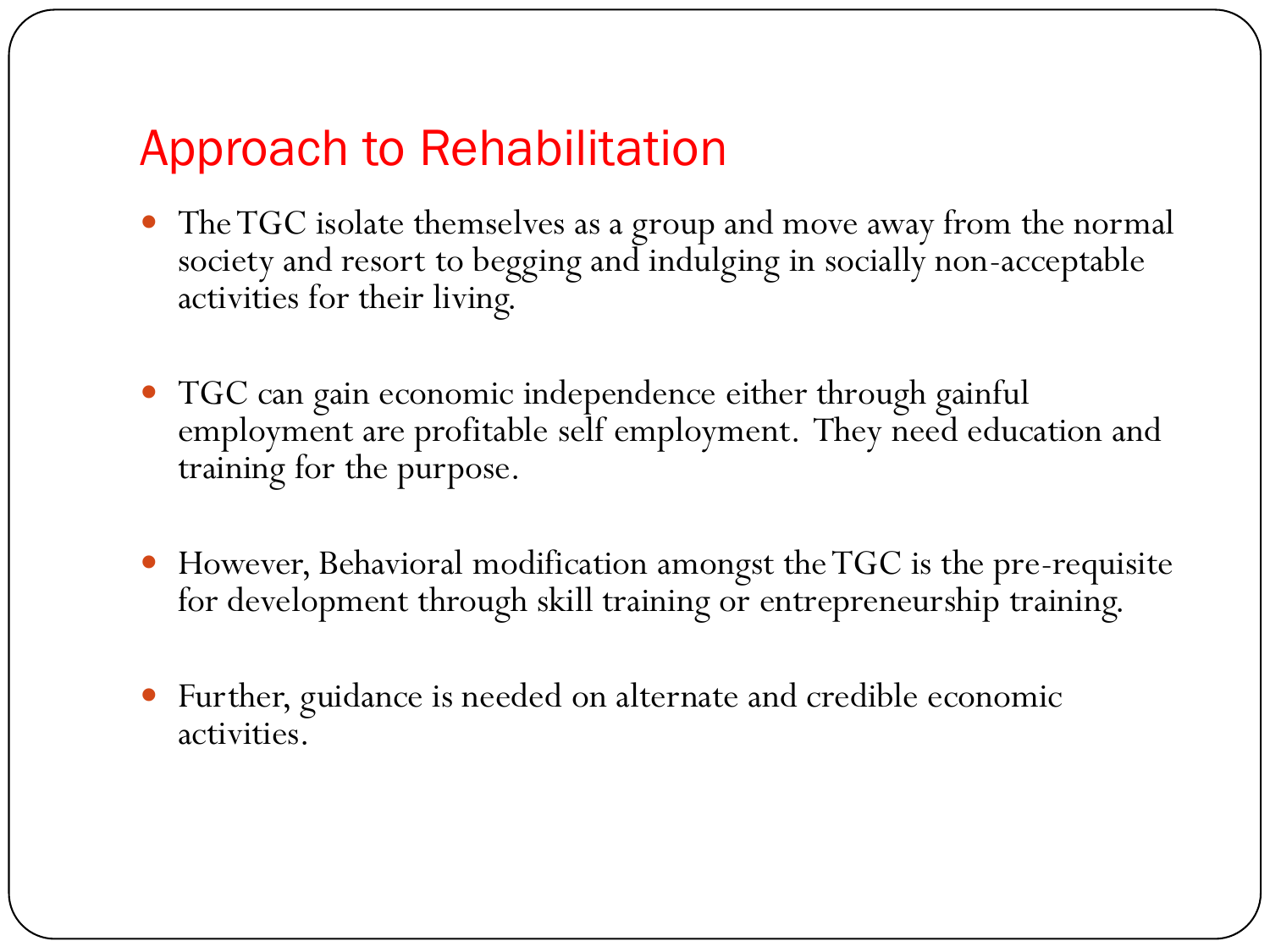#### Issues addressed in the process

- TGC needs to acquire marketable / employable skills
- They require business opportunity guidance
- They require credit linkage and management training.
- They need mentoring and guidance on a sustainable way.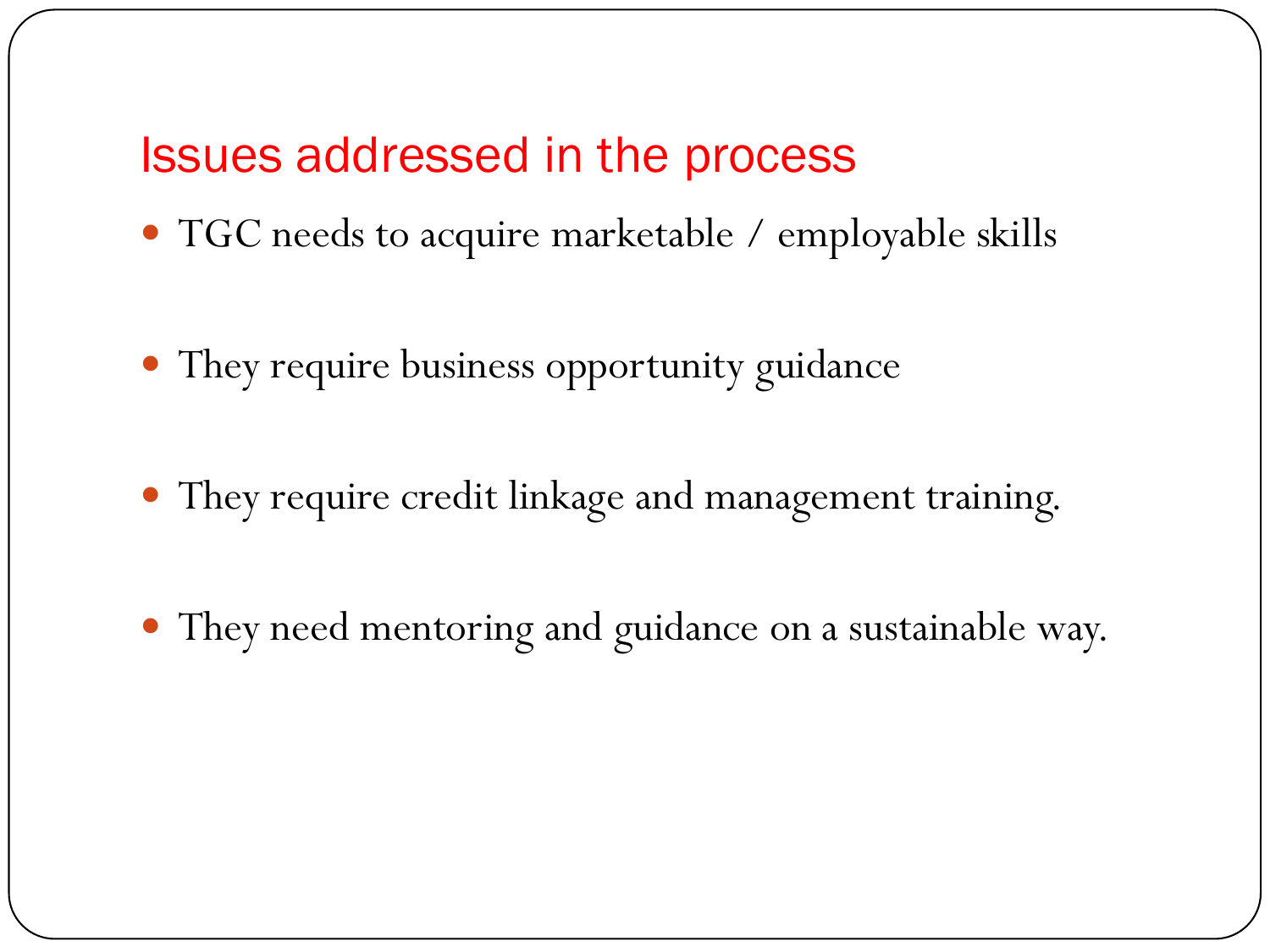# Rehabilitation of TGC is needed for HIV/AIDS prevention

- TGC is recognized as a High-Risk segment in the HIV/AIDS prevention.
- Behvaioral modification will reduce the risk in the spread of HIV/AIDS.
- Moreover, credible and alternative economic activities will motivate them to move away from the socially nonacceptable activities.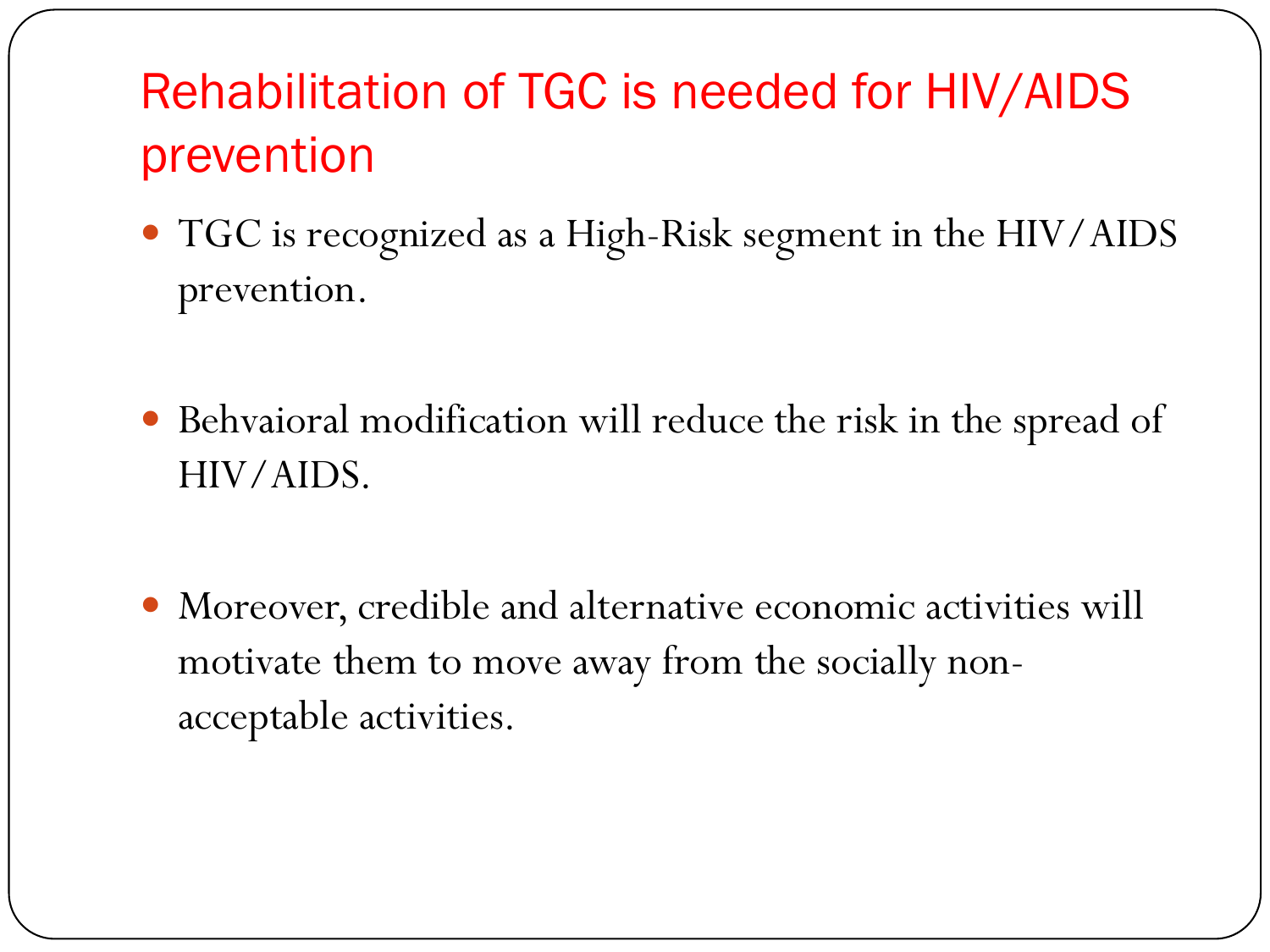# The approach of TAI – VHS

- TAI-VHS with the support of Bill & Melinda Gates Foundation was established for targeted intervention of a specific group i.e. commercial sex workers including Transgender Community for HIV/AIDS prevention activity. They covered nearly 50,000 Commercial Sex Workers including TGC in Tamil Nadu state.
- CED (Tamil Nadu) is a state level entrepreneurship development institution supported by Ministry of MSME, Government of India and Industries Department, Government of Tamil Nadu.
- TAI-VHS promoted skill training amongst the Commercial Sex Workers including TGC on marketable and employable skills through Centre for Entrepreneurship Development (Tamil Nadu), Madurai.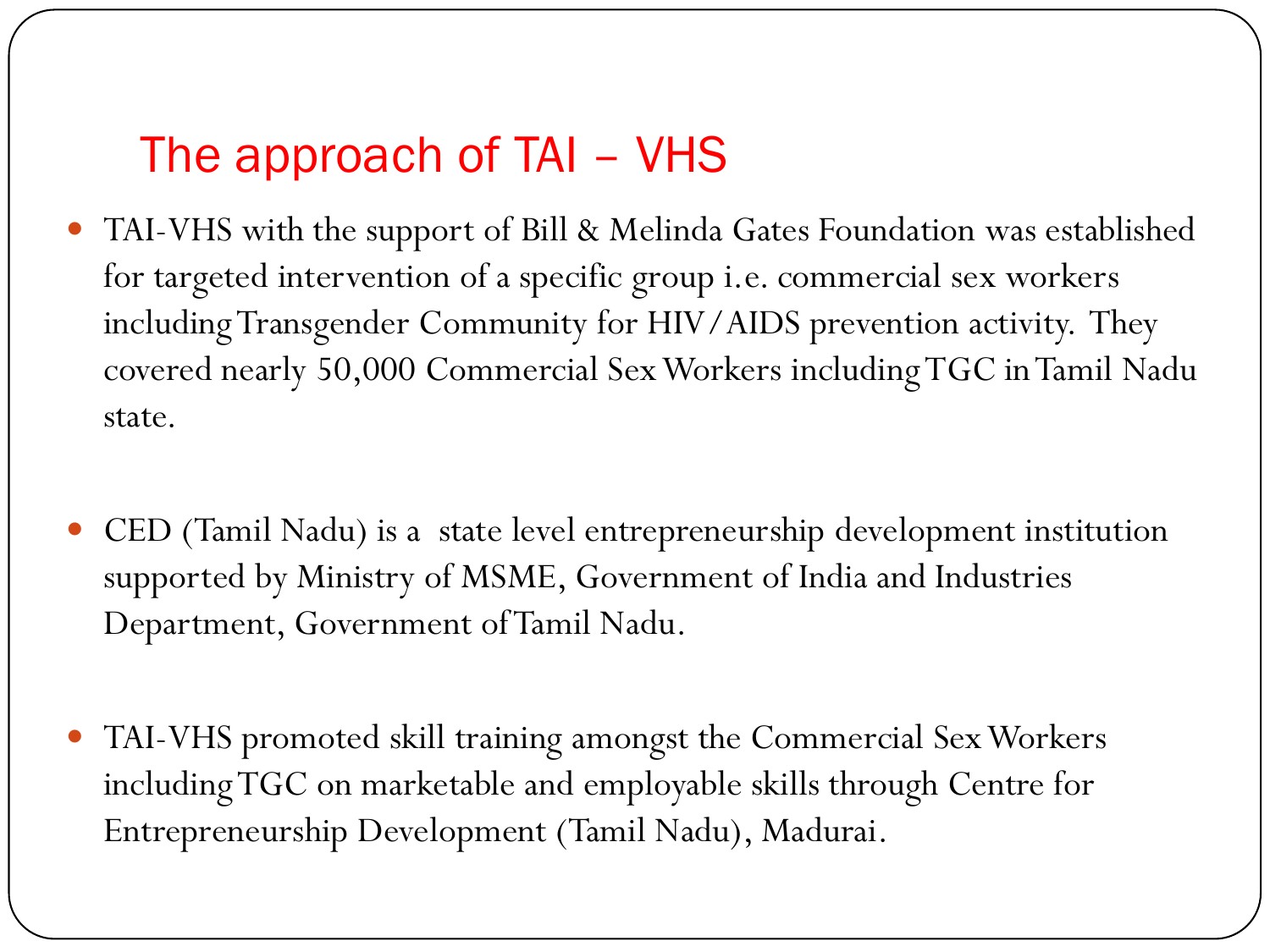### Economic Development Activities for TGC

- The NGO intervention method was adopted in the HIV/AIDS prevention in the cases of High-Risk Groups including TGC.
- Regarding the economic development activities, The TGC was eager and enthusiastic to work independently as a group and also form a federation without the intervention of NGOs. TAI-VHS agreed to this model.
- The TGC formed CBOs and Federation and were trained by CED (Tamil Nadu) on Entrepreneurship Development.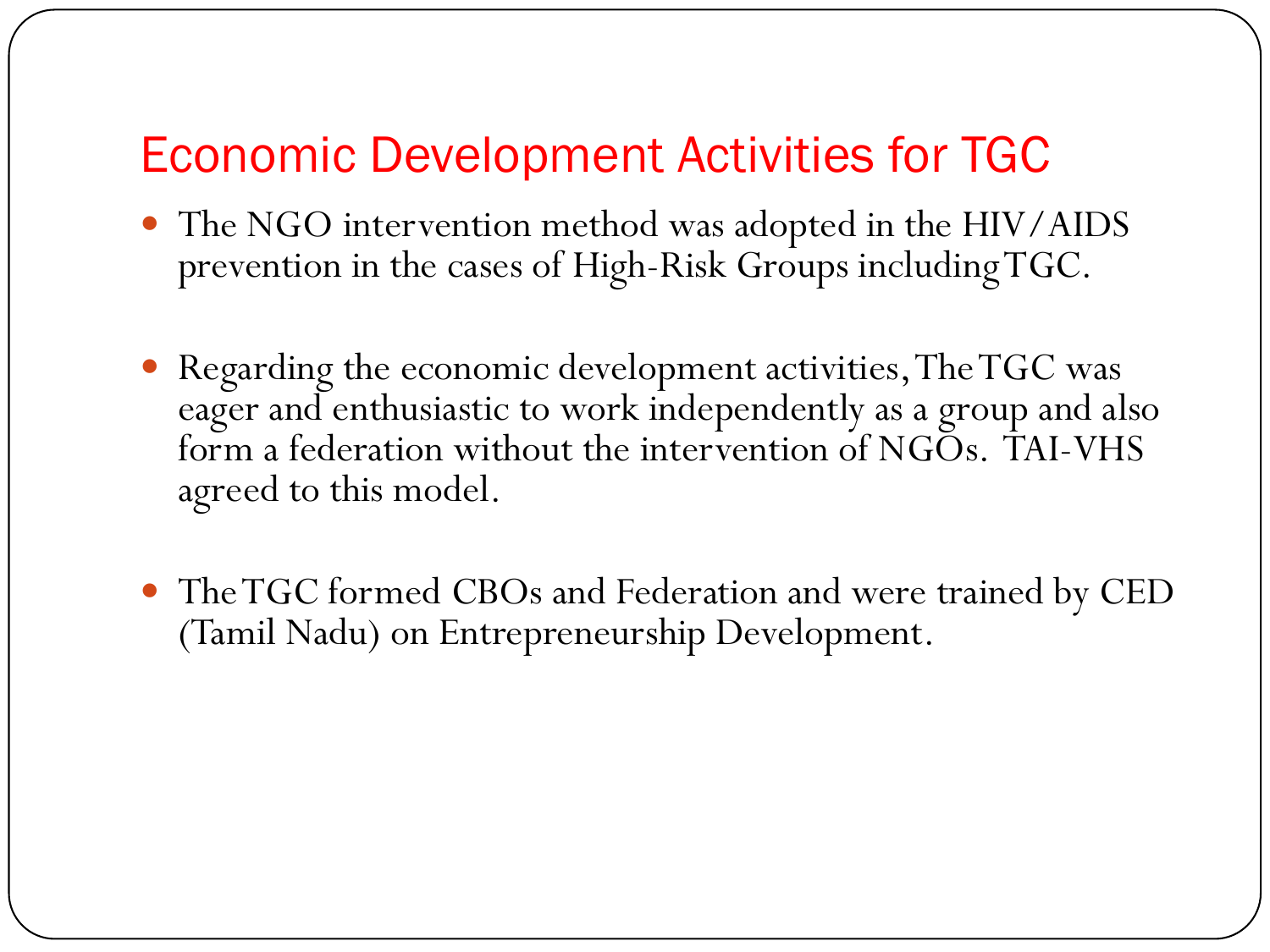#### Business model

- CED was requested by TAI-VHS to identify a commercially viable business venture, provide capacity building, design a business model, provide hand-holding and then make them independent in running the business venture.
- The CBO formed by TGC in Salem city was taken an experiment. CED designed a Business model of Fast Food Restaurant with south indian delegacy, i.e., Idly. A common kitchen with four retail outlets was designed and 20 members of the TGC were trained in food production and food & beverages (F&B) services.
- CED experts stayed with them for training and guidance in the initial period. The project was funded by TAI-VHS.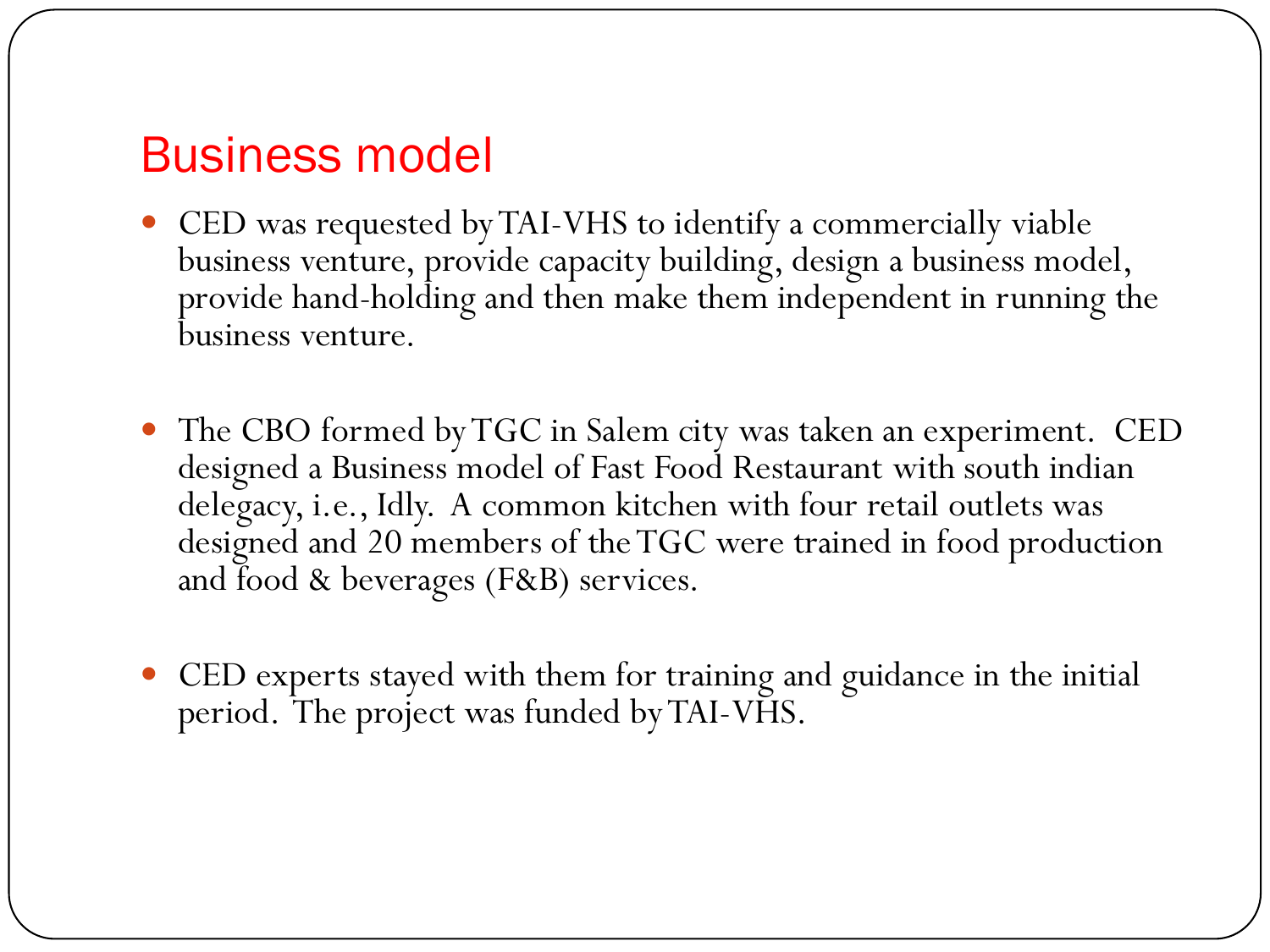# How the model reduces HIV/AIDS related health issues?

- When the TGC gains economic independence, they need not resort to socially non-acceptable activities for their living.
- The economic independence will further make them support other members in the TGC from exploitation.
- Economic independence may lead to behavioural modification.
- All the above will lead to reduction of the risk associated with HIV/AIDS.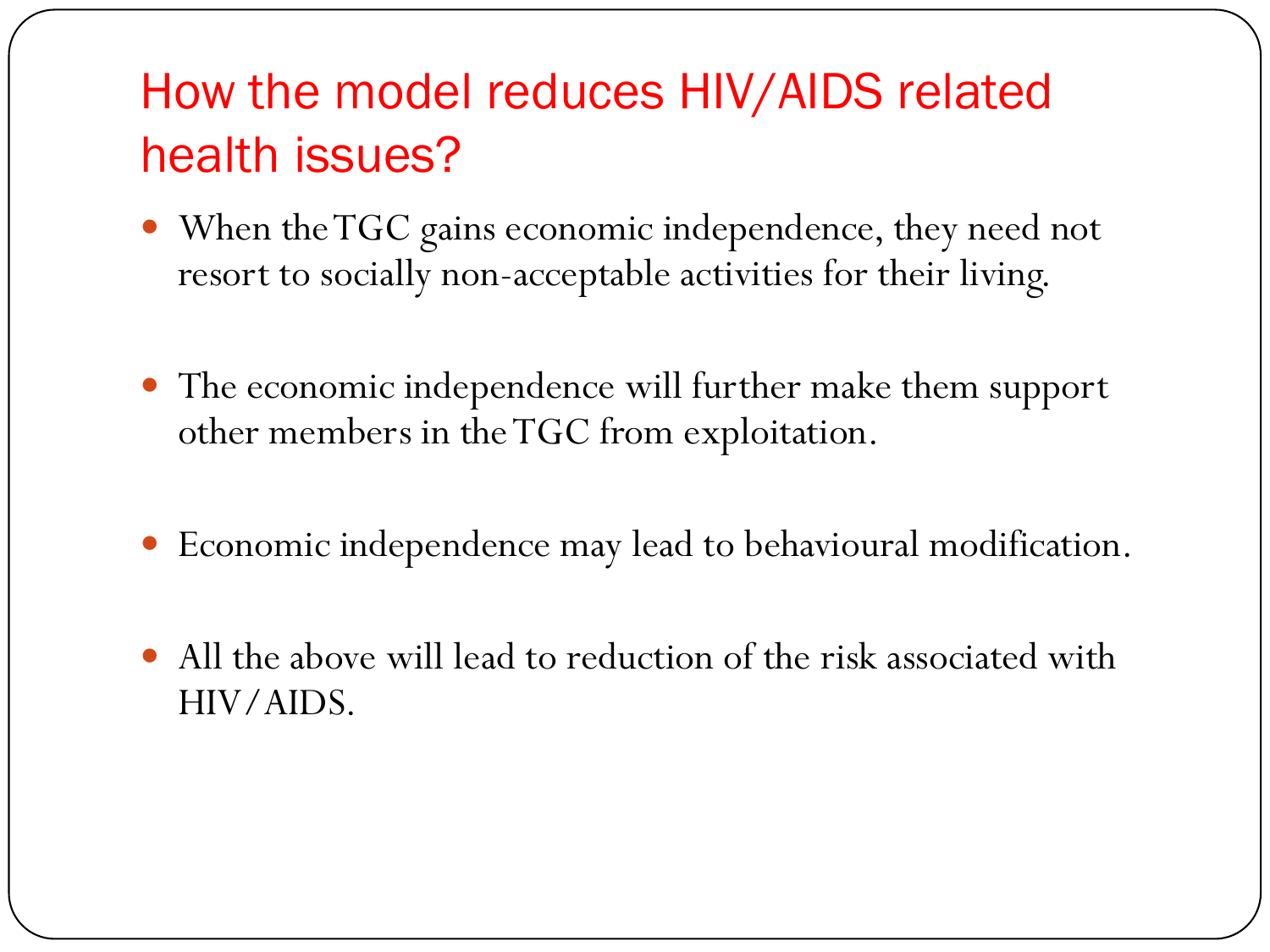#### Experiences in the business model of TGC

- There were challenges in modifying the behaviour of TGC and making it suitable for a business situation. Initially, they were excited about the opportunity and co-operated.
- The project received all India publicity by all the TV channels and Newspapers covering the novel experiment. Even the District Collector invited them to establish a retail outlet in the Salem Government Hospital.
- There was rousing reception among public as they were neat and presentable in the F&B uniform. The TGC were not isolated. The public supported the activity as it was socially relevant and acceptable.